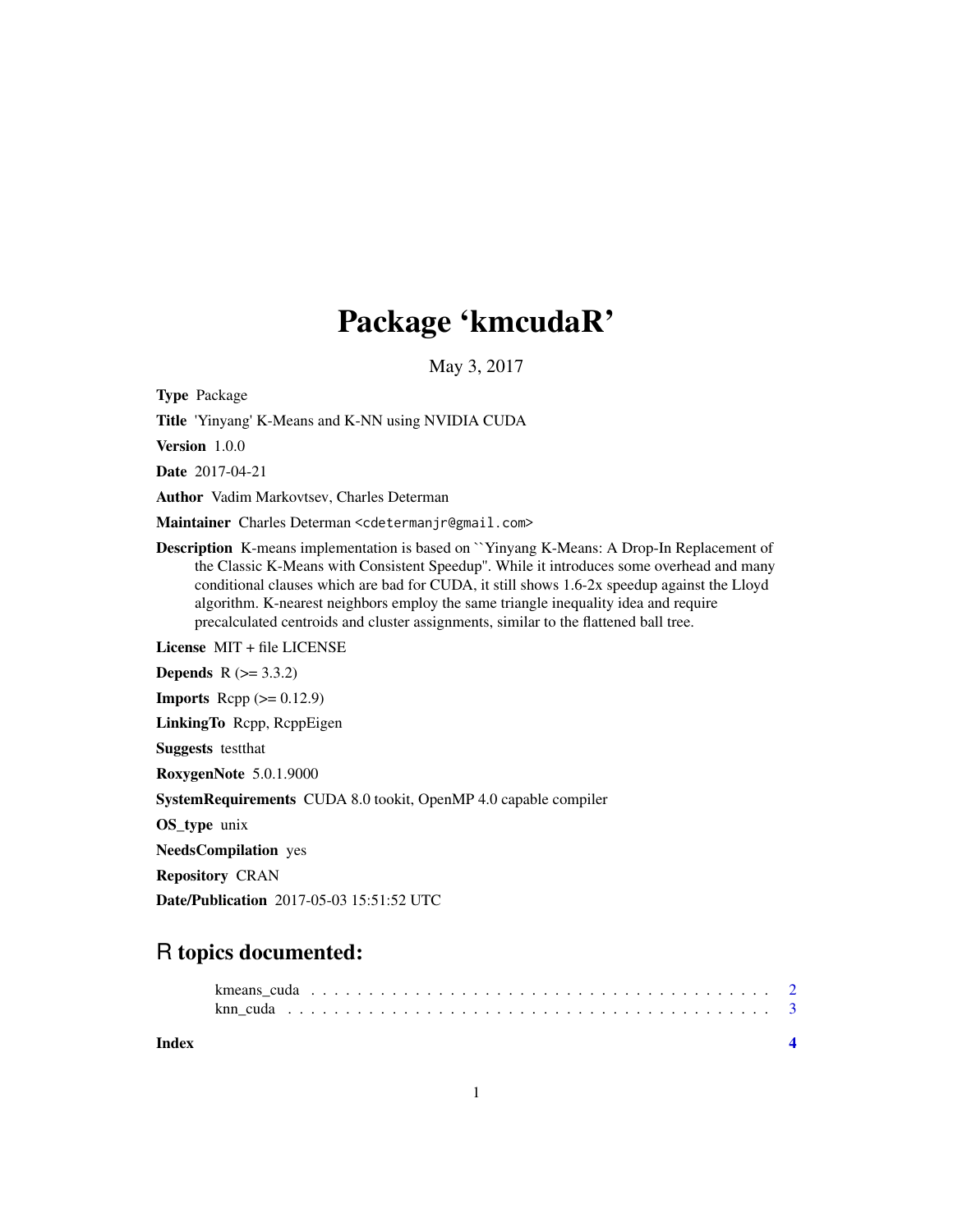<span id="page-1-0"></span>

#### Description

Performs k-means clustering on a numeric matrix using a NVIDIA GPU via CUDA

#### Usage

```
kmeans_cuda(samples, clusters, tolerance = 0.01, init = "k-means++",
yinyang_t = 0.1, metric = "L2", average_distance = FALSE, seed = NULL,
device = \thetaL, verbosity = \thetaL)
```
#### Arguments

| samples          | A numeric matrix                                                                                                                                                                                                                   |  |  |  |
|------------------|------------------------------------------------------------------------------------------------------------------------------------------------------------------------------------------------------------------------------------|--|--|--|
| clusters         | the number of clusters                                                                                                                                                                                                             |  |  |  |
| tolerance        | if the relative number of reassignments drops below this value the algorithm<br>stops                                                                                                                                              |  |  |  |
| init             | A character vector or numeric matrix, sets the method for centroids initializa-<br>tion. Options include "k-means++", "afk-mc2", "random" or numeric matrix of<br>shape [clusters, number of features]. Default $=$ "kmeans $++$ " |  |  |  |
| yinyang_t        | numeric value defining relative number of cluster groups. Usually 0.1 but 0<br>disables Yinyang refinement.                                                                                                                        |  |  |  |
| metric           | Character vector specifying distance metric to use. The default is Euclidean<br>(L2), it can be changed to "cos" for Sphereical K-means with angular distance.<br>NOTE - the samples must be normalized in the latter case.        |  |  |  |
| average_distance |                                                                                                                                                                                                                                    |  |  |  |
|                  | logical indicating whether to calculate the average distance between cluster ele-<br>ments and the corresponding centroids. Useful for finding the best 'K'. Returned<br>as third list element                                     |  |  |  |
| seed             | random generator seed for reproducible results [deprecated]                                                                                                                                                                        |  |  |  |
| device           | integer defining device to use. $1 =$ first device, $2 =$ second device, $3 =$ first &<br>second devices, $0 =$ use all devices. Default = 0                                                                                       |  |  |  |
| verbosity        | Integer indicating amount of output to see. $0 =$ silence, $1 =$ progress logging, 2<br>$=$ all output                                                                                                                             |  |  |  |
|                  |                                                                                                                                                                                                                                    |  |  |  |

#### Value

a list consisting of

| centroids        | Cluster centroids                             |  |  |  |  |  |
|------------------|-----------------------------------------------|--|--|--|--|--|
| assignments      | integer vector of sample-cluster associations |  |  |  |  |  |
| average_distance |                                               |  |  |  |  |  |
|                  | average distance between cluster elements     |  |  |  |  |  |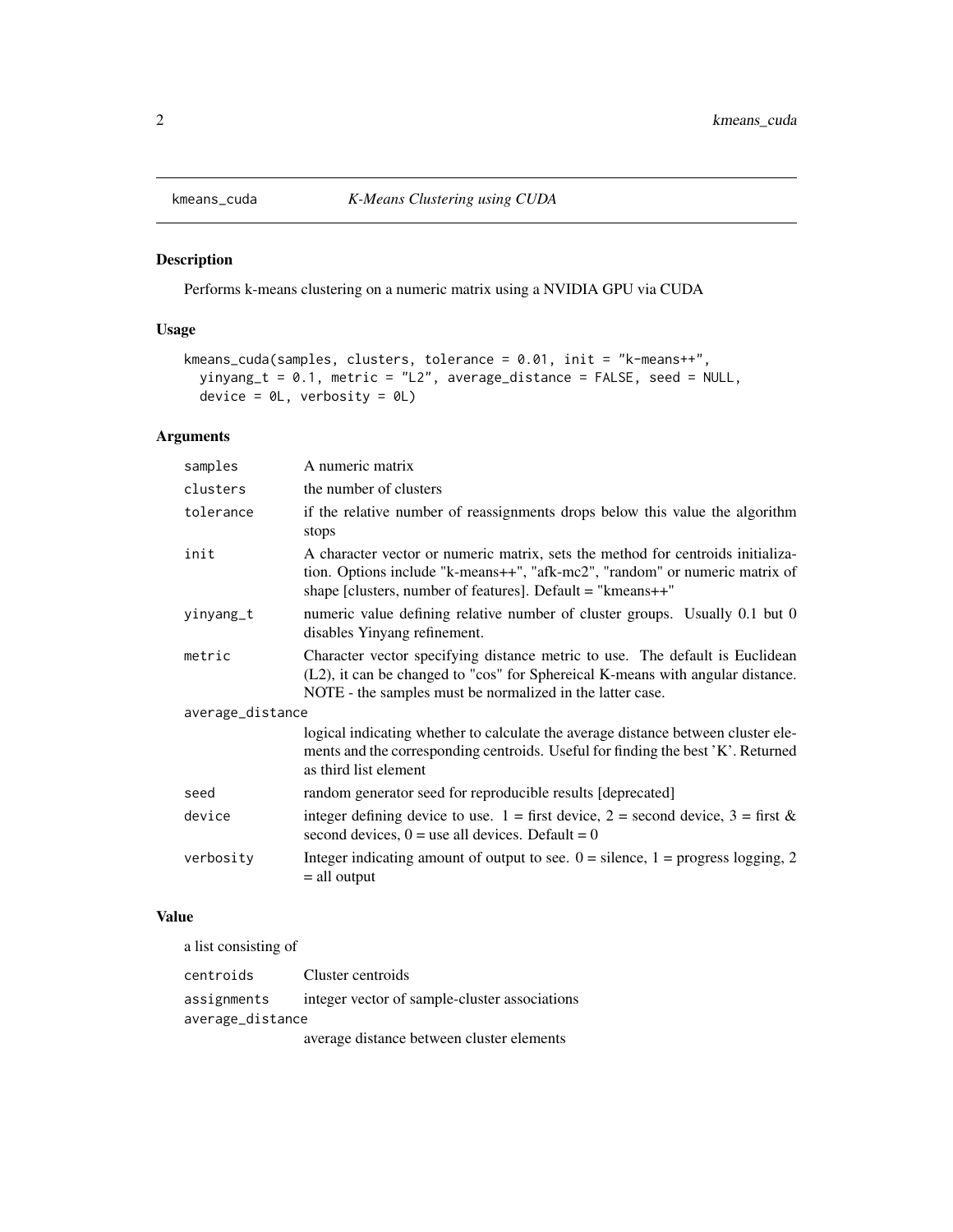<span id="page-2-0"></span>

#### Description

k-nearest neighbor classification using a NVIDIA GPU via CUDA backend

#### Usage

```
knn_cuda(k, samples, centroids, assignments, metric = "L2", device = 0,
 verbosity = 0)
```
#### Arguments

| The number of neighbors to search for each sample                                                                                                                                                                        |
|--------------------------------------------------------------------------------------------------------------------------------------------------------------------------------------------------------------------------|
| Numeric matrix                                                                                                                                                                                                           |
| Numeric matrix with precalculated clusters' centroids                                                                                                                                                                    |
| integer vector with sample-cluster associations. Indices start from 1.                                                                                                                                                   |
| character name of the distance metric to use. The default is Euclidean $(L2)$ , it<br>can be changed to "cos" for Sphereical K-means with angular distance. NOTE -<br>the samples must be normalized in the latter case. |
| integer defining device to use. $1 =$ first device, $2 =$ second device, $3 =$ first &<br>second devices, $0 =$ use all devices. Default = 0                                                                             |
| Integer indicating amount of output to see. $0 =$ silence, $1 =$ progress logging, 2<br>$=$ all output                                                                                                                   |
|                                                                                                                                                                                                                          |

#### Value

Integer matrix with neighbor indices of shape [nsamp, k].